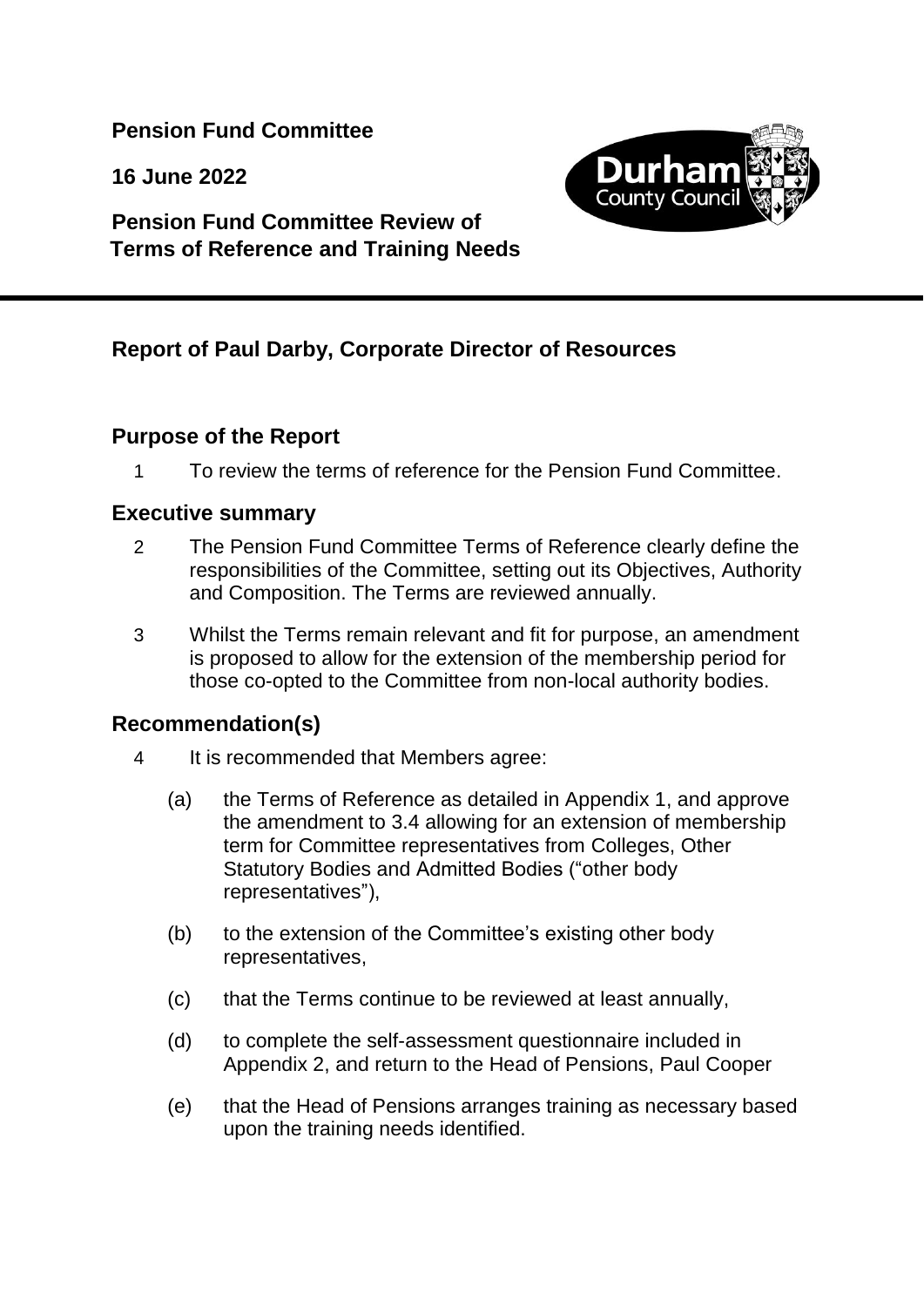## **Background**

- 5 The Pension Fund Committee has responsibility delegated from the Council to discharge the powers and duties arising from Section 7 of the Superannuation Act 1972 and Regulations made following from this, including:
	- approval of applications from bodies seeking admission to the Local Government Pension Scheme;
	- appointment of external investment managers and advisers.
- 6 The Terms of Reference clarify the responsibilities of the Pension Fund Committee and ensure that they are clearly defined and understood.

#### **Terms of Reference**

- 7 The Terms of Reference are attached at Appendix 1 and are intended to provide clarity to the members of the Pension Fund Committee in a number of areas:
	- High-Level Objective of the Committee,
	- Authority of the Committee,
	- Composition of the Committee,
	- Opportunities in Private Markets.
	- Detailed Terms of Reference to achieve the High-Level Objective,
	- Meetings,
	- Programme of work,
	- Performance and Review.
- 8 The Terms of Reference determine the future programme of work for the Pension Fund Committee and the frequency of reporting on the individual term of reference is included.
- 9 It was previously agreed that the Terms of Reference were to be reviewed at least annually to ensure that they include any changes, particularly with reference to amendments to the Authority delegated from the County Council through the County Council's Constitution.